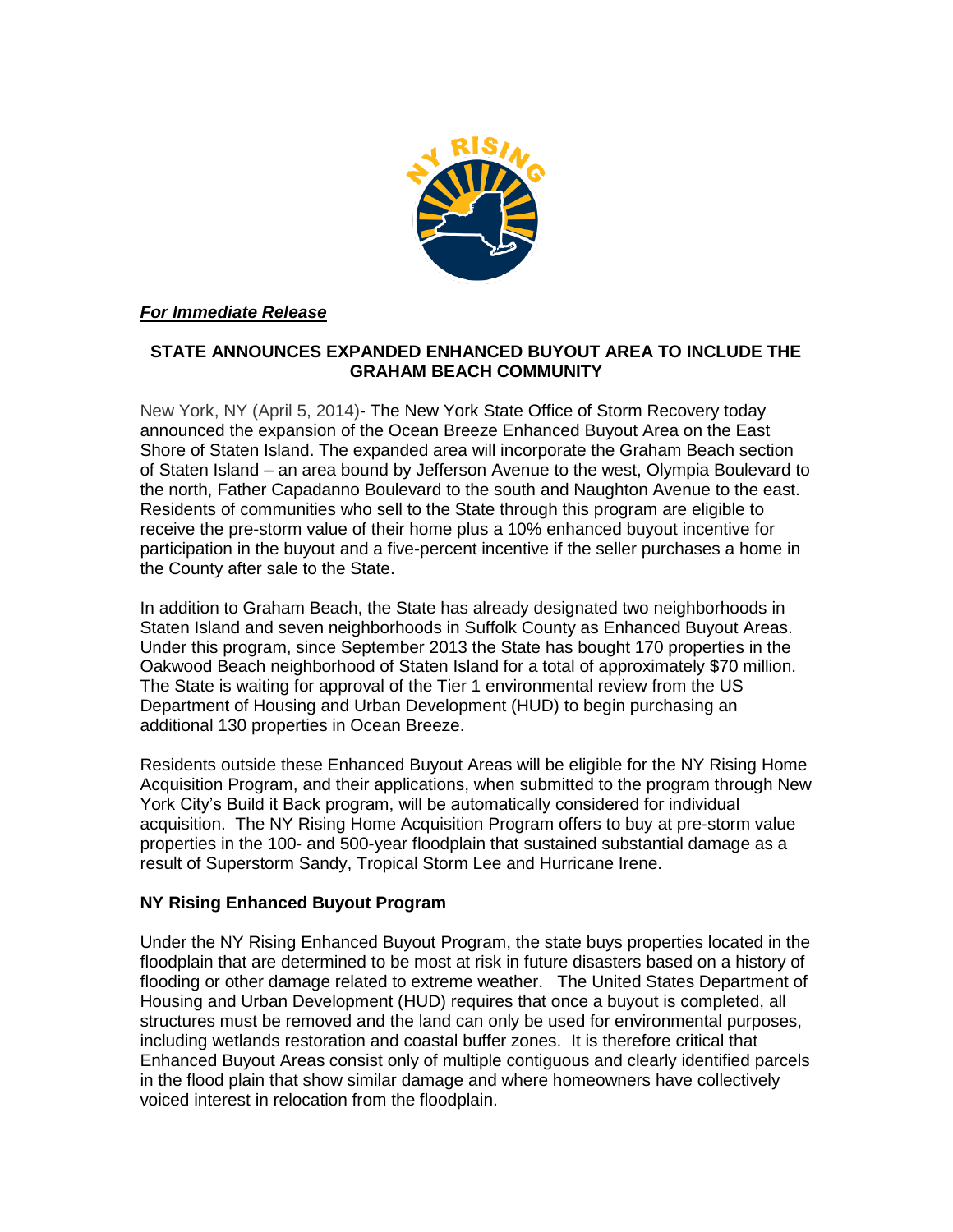NY Rising Director Jamie Rubin said, "The NY Rising Buyout Program is an example of the State's commitment to building stronger and more resilient communities. Extending the program to Graham Beach will allow these homeowners to relocate to safer communities, and protect surrounding neighborhoods from the potential effects of another devastating storm."

Congressman Michael Grimm said, "This is outstanding news for Graham Beach residents, who can finally start rebuilding their lives after losing almost everything to Sandy. Having been on the ground since day-one assisting victims in the hardest-hit neighborhoods like Graham Beach, I know how incredibly essential these buyouts are. I'm thankful to Governor Cuomo for his continued support in getting Sandy victims the assistance they so desperately need. More work needs to be done in other hard-hit areas, but this is certainly a terrific step in the right direction."

Staten Island Borough President Jim Oddo said, "Offering the residents of Graham Beach a buyout makes sense given its topography, lack of infrastructure, proximity to the Bluebelt and continued vulnerability to the forces of nature. Governor Cuomo and his Administration continue to demonstrate a common sense approach, and although we have a long way to go before our collective work is done, I very much appreciate the level of communication and cooperation Borough Hall has received from the Governor's storm recovery team since my term began in January."

Senator Diane Savino said, "I'm pleased that Governor Cuomo and NY Rising has responded to Staten Island residents interested in the buyout program and has decided to expand Ocean Breeze to include Graham Beach. As I have said before, some land must return to nature, but acquisition for redevelopment will get people the financial assistance they need to relocate and move on with their lives, and when redeveloped in a smart and sustainable way, can transform our waterfront communities."

Assembly Member Nicole Malliotakis said, "I am glad to see the Governor extend this innovative program to Graham Beach. While these families love their community, and some have been here for generations, Hurricane Sandy showed us that the area is clearly more suitable for open space. I'm pleased to know that the land will be better purposed to protect surrounding residents."

Assembly Member Matthew Titone said, "The NY Rising Buyout Program has led the way in recovery efforts here on Staten Island and this expansion will be a welcome relief for Graham Beach residents and for those in surrounding communities once the land is returned to nature."

Assembly Member Joe Borelli said, "This is a good step. The State has led the way with the NY Rising Buyout Program and I am glad that the City acquisition program provides options for the rest of the storm affected neighborhoods of Staten Island."

NYC Council Member Steve Matteo said, "This is great news for the residents of Graham Beach and I applaud the Governor for extending the buyout to this area. Hopefully this community will soon be able to move forward with their lives. As the Governor said a little over a year ago, some of these neighborhoods were built in areas that should have remained part of nature. Its close proximity to the Bluebelt makes Graham Beach ideal for a buyout because it will ultimately help the residents nearby